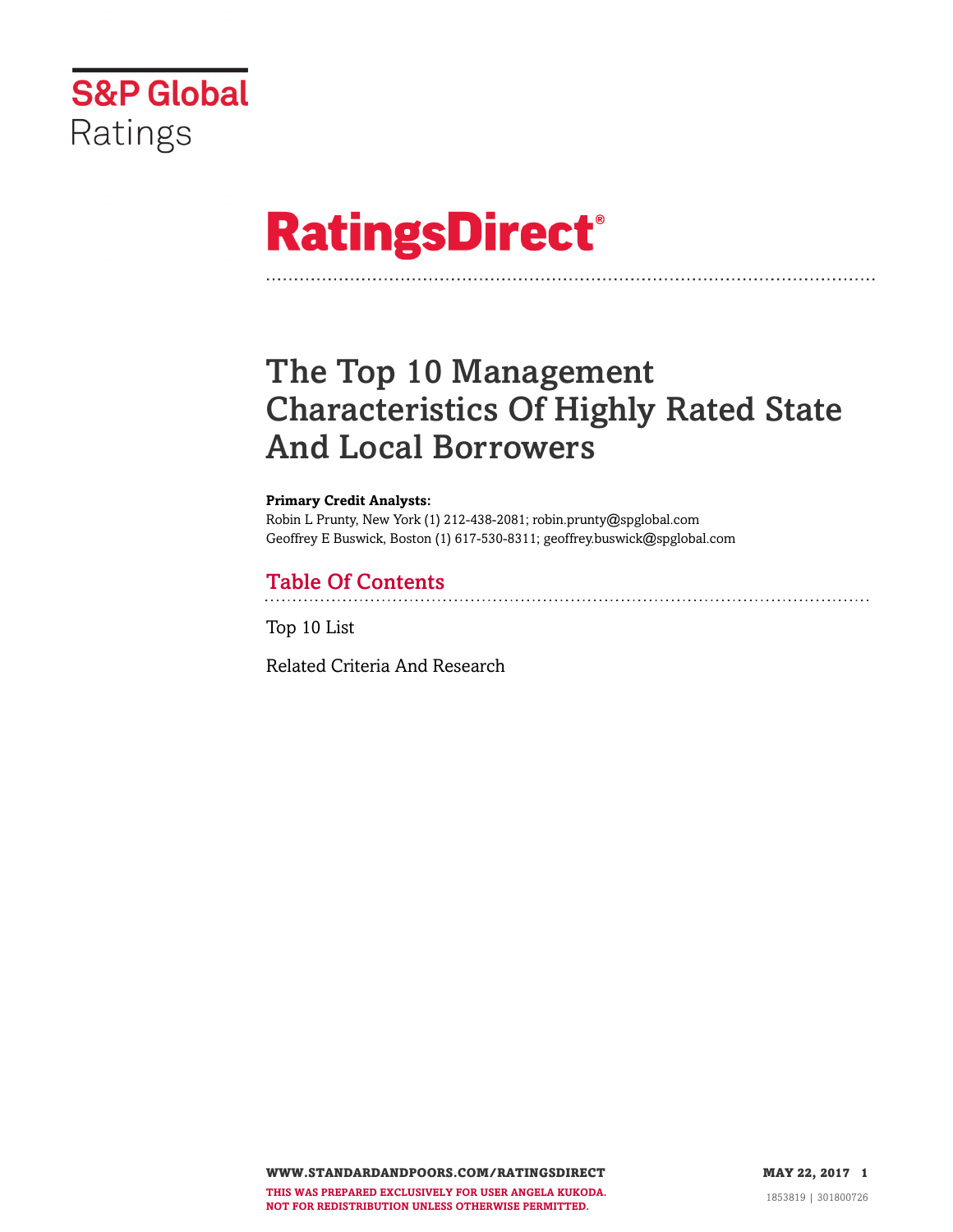# The Top 10 Management Characteristics Of Highly Rated State And Local Borrowers

U.S. public finance government borrowers are a varied group, but those with the strongest credit profiles have a lot in common when it comes to management practices. Our rating criteria (available at www.standardandpoors.com) show that in addition to heavily quantitative measures, we also rely on qualitative factors to inform our credit analysis. Among these are our Financial Management Assessment (FMA), which offers a more transparent assessment of a government's financial practices. Indeed, our view of management factors, administrative characteristics, and other structural issues facing a government entity may be an overriding factor in a rating outcome. We view management as contributing significantly to many of the individual credit ratios that are the foundation of our quantitative analysis. Management's policies and behaviors can positively affect ratings in a number of ways.

On the whole, state and local governments have made many improvements to budget structure, reserve policies, and debt management over time. Whether these practices were developed as part of a comprehensive risk management plan or individually, they have, in our view, generally enhanced a government's ability to manage through downturns and have contributed to credit stability. We also believe that the lack of strong management can be a significant factor in a weak credit profile. So while the economy is obviously a key factor in assigning a rating level to a government issuer, our view of management is usually one of the deciding factors in fine-tuning the rating.

#### **Overview**

- We've observed some distinct commonalities in the management practices of highly rated U.S. public finance government issuers over the years.
- Our view of a government entity's management and administrative characteristics, along with other structural issues it faces, can move a rating up or down significantly and swiftly.
- Proactive budget and debt/liability planning, strong liquidity management, and the establishment of reserves are among the factors the strongest issuers share.

The qualitative part of our analysis looks not only at the institutional and legal framework that the borrower operates in, but its day-to-day management procedures and policies. There could be a seemingly strong management team in place, but if management lacks the willingness to make difficult decisions, it may wind up being ineffective.

The following "Top 10" list of management characteristics associated with S&P Global Ratings' highly rated borrowers is generally applicable to state and local governments. The relative importance of these factors may vary from issuer to issuer. Our view of credibility is an important part of a rating review process and management assessment. Every government has challenges, but we believe that identifying problems or issues and detailing how these will be addressed establish credibility and greater transparency in the rating process.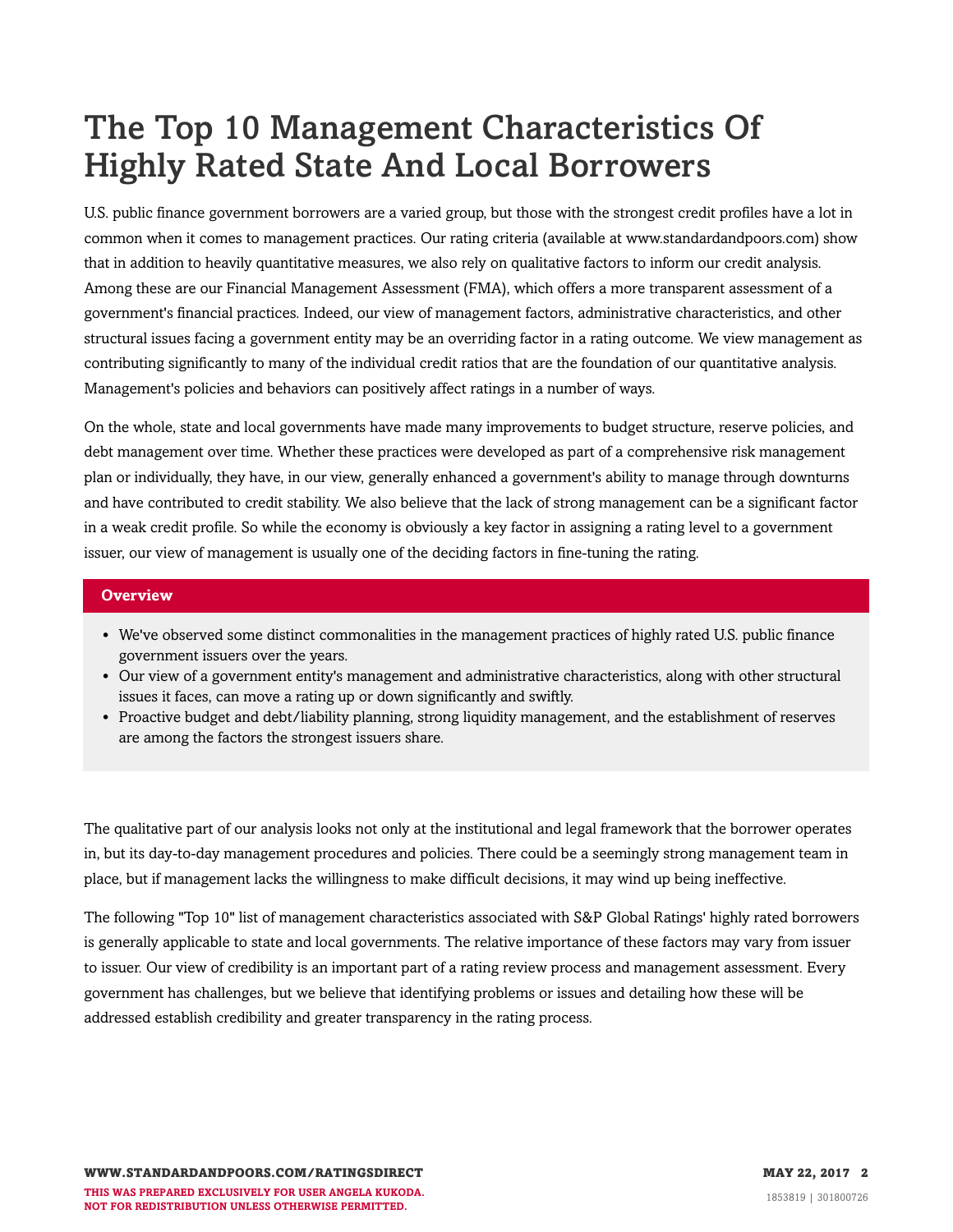### <span id="page-2-0"></span>Top 10 List

#### 1. Focus on structural balance

In our view, a structurally balanced budget is an essential characteristic of highly rated credits. There are many views of what constitutes a balanced budget. For some governments, a budget is balanced if current revenues plus available reserves match or exceed current expenditures. From S&P Global Ratings' standpoint, a budget is balanced if recurring revenues match recurring expenditures. In evaluating whether a budget is balanced, we analyze the underlying revenue and expenditure assumptions. We might not have a positive view of a budget that relies on optimistic revenue assumptions relative to the current economic environment to meet recurring expenditures. We consider recurring expenditures all of those that are typically incurred year after year and are required as part of a government's normal ongoing operations. This includes salaries, debt service, and actuarially determined pension payments among others. Consistent with our analysis of revenues, expenditure assumptions that rely on debt restructuring for budgetary savings, deferral of ongoing expenditures or infrastructure requirements, insufficient funding for retirement liabilities, and saving assumptions that have significant implementation risks could also color our view of whether a budget is balanced or not.

#### 2. Strong liquidity management

An additional credit quality factor is management's ability to manage its cash flow and identify potential issues, internal or external, that could lead to a liquidity imbalance. Potential for inadequate liquidity serves as a bellwether to the risk of immediate and potentially severe credit deterioration, particularly for those with significant budget misalignments or contingent liquidity exposure, in our view. Ultimately, the possibility of having insufficient resources to meet debt obligations is at the heart of our credit analysis. In the few instances where state or local governments may encounter genuine credit distress, it is likely accompanied and possibly exacerbated by problems with liquidity. Access to additional sources of internal or external liquidity and a plan on how, when, and in what amounts to access these, are a credit positive.

In addition, some obligors' debt profiles include liquidity risk exposure tied to variable-rate demand obligations, alternative financing products (such as direct purchase loans and bank loans), derivative instruments, and other debt instruments. Under some of these structures, the potential for accelerated repayment causing sudden and significant demands on an issuer's liquidity could have credit implications (see "Contingent Liquidity Risks In U.S. Public Finance Instruments: Methodology And Assumptions," March 5, 2012). We have found that management teams of highly rated credits fully understand the risks assumed in these structures and are able to limit, mitigate, or develop a careful plan to manage the potential exposure to these liquidity demands.

#### 3. Regular economic and revenue updates to identify shortfalls early

In our experience, having a formal mechanism to monitor economic trends and revenue performance at regular intervals is a key feature of stable financial performance. This is particularly true in the case of states, which we have observed tend to exhibit revenue declines during economic downturns because they rely on personal income tax, sales tax, corporate income tax, and other economically sensitive sources. We believe that evaluating historical performance of certain revenues is important to this analysis because each government will have different leading or lagging economic indicators that signal potential revenue variance issues based on its economic structure. The earlier revenue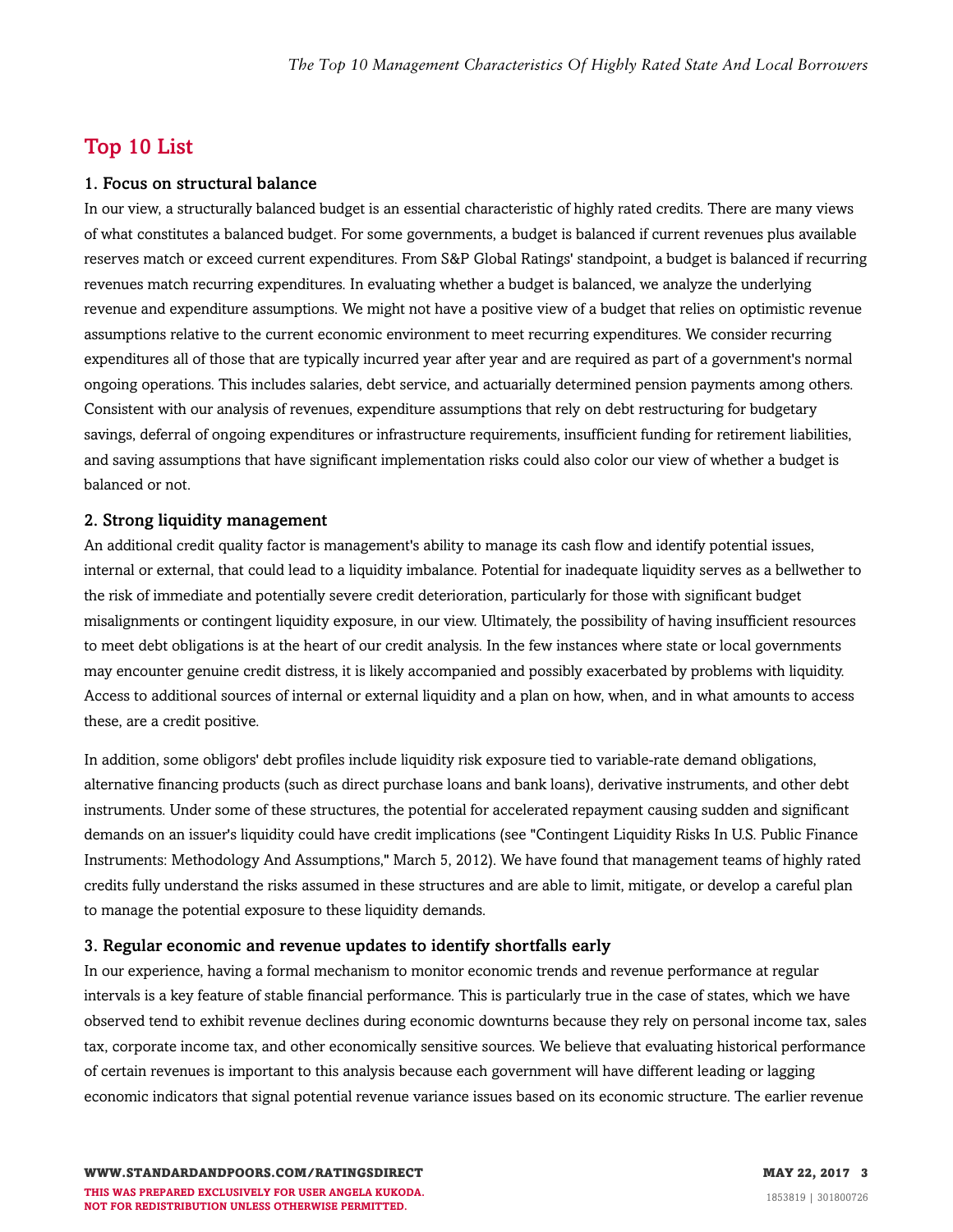weakness is identified in the fiscal year, the more effective, in our view, the budget balancing response can be. We think it is important to monitor upside growth as well. In our opinion, it is also important to understand a surge in revenues to determine if the trend is an aberration or something that is likely to be sustained.

#### 4. An established rainy day/budget stabilization reserve

A formalized financial reserve policy is a consistent feature of most of S&P Global Rating's highly rated credits. In our view, reserves provide financial flexibility to react to budget shortfalls or other unforeseen circumstances in a timely manner. No one level or type of reserve is considered optimal from S&P Global Ratings' perspective. We have seen many different types of reserves factor into an improved government credit profile. In our view, some important factors government officials generally consider when establishing a reserve are:

- The government's cash flow/operating requirements;
- The historical volatility of revenues and expenditures through economic cycles;
- Susceptibility to contingent liquidity provisions in alternative financing documents;
- Whether the fund will be a legal requirement or an informal policy;
- Whether formal policies are established outlining under what circumstances reserves can be drawn down; and
- Whether there will be a mechanism to rebuild reserves once they are used.

In our view, the use of budget stabilization reserves is not in and of itself a credit weakness. The reserves are in place to be used. However, we believe that a balanced approach to using reserves is important in most cases, because full depletion of reserves in one year without any other budget adjustments creates a structural budget gap in the following year if economic trends continue to be weak.

#### 5. Prioritized spending plans and established contingency plans for operating budgets

We have found that contingency planning is an ongoing exercise for most highly rated governments. Prioritized spending and contingency plans have always been important risk management tools. In our analysis, we consider whether a government has contingency plans and options to address changing economic conditions, intergovernmental fund shifts, budget imbalance when it occurs, as well as other emerging risks that may require resource allocation. These other emerging risks include cyber security, natural disaster risk, sustainability, infrastructure deficiencies and deferred maintenance. We note that risks facing governments may be different and evolve over time and those that regularly monitor, plan and manage them are better positioned to respond swiftly. As it relates to environmental events or cyber attacks, there are various recognized "best practices" to mitigate the risks. In general they can be summarized as identifying vulnerabilities, storm harden structures and cyber harden systems ensuring reliable backups, train and have written policies, and test policies and systems for weaknesses.

#### 6. Strong long-term and contingent liability management

In our view, recognition and management of long-term and contingent liabilities are characteristics of highly rated credits. We continue to incorporate governmental liability management into our rating analysis, as we have for decades, with an emphasis on how liabilities are managed over time. In particular, we view pension and other postemployment benefit obligations as long-term liabilities that will require funding over time and we regularly publish on these issues as it relates to state and local governments. While the funding schedule for pension and OPEB can be more flexible than that for a fixed-debt repayment, it can also be more volatile and may cause fiscal stress if not managed, in our opinion. The size of the unfunded liabilities, the annual costs associated with funding them relative to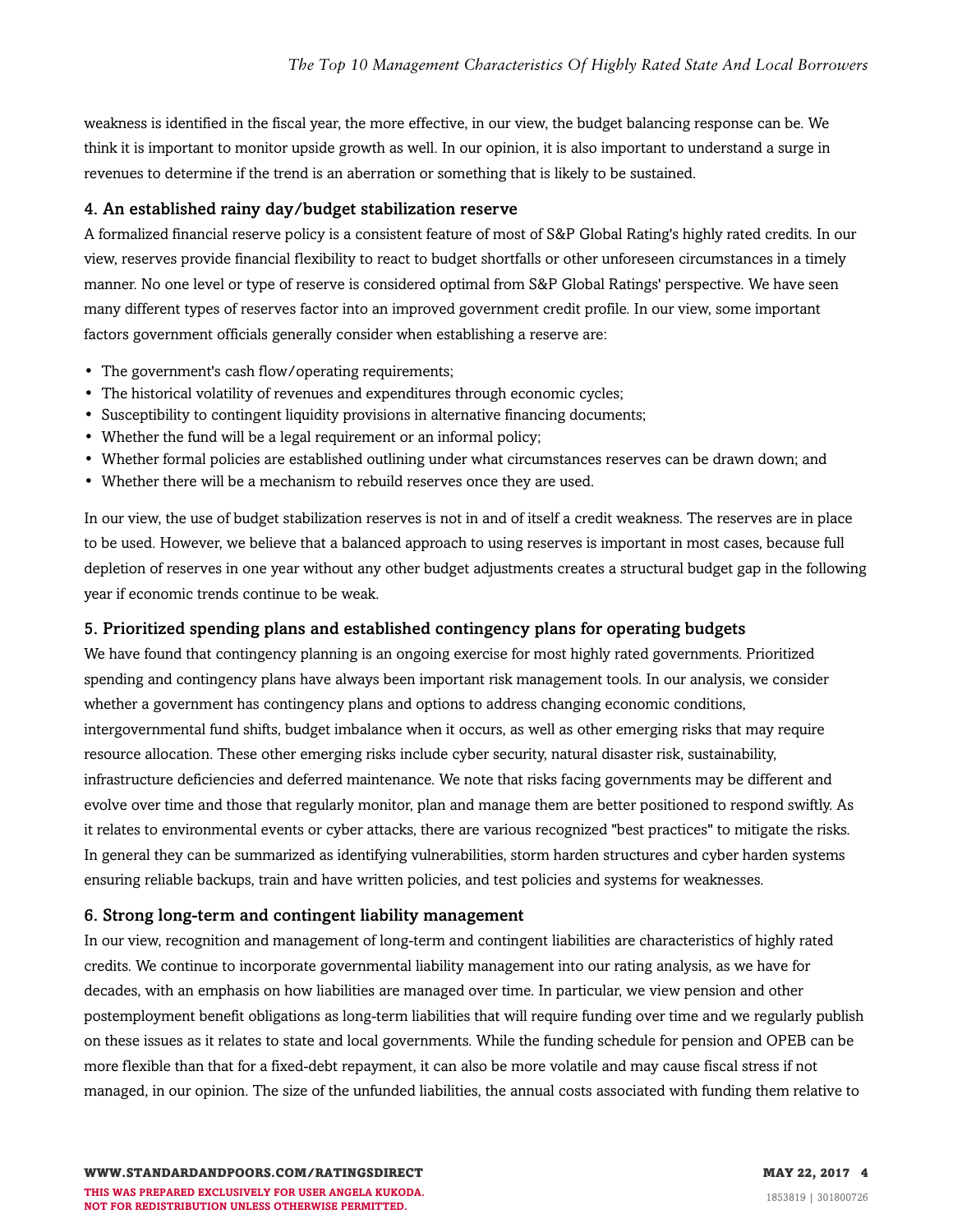the budget, and the credibility of assumptions, are important credit factors in our review of state and local governments. Currently, pension systems are undergoing the most significant reform in decades--which we view as a credit positive--highlighting the importance of managing these liabilities. We will continue to differentiate credits where these long-term liabilities are large and growing, contributions are less than required, and there has been limited action on reform initiatives.

Other areas of government operations and services that may fall out of the traditional general fund focus could also result in contingent liabilities and create budget pressures if not properly managed. Stadiums, convention centers, and health care entities, as well as various other enterprise operations, could cause funding challenges for governments, even when there is no clear guarantee or legal responsibility for the government to provide funding. At the state level, we believe that local government fiscal difficulties can increase and become a funding and policy challenge for the state.

#### 7. A multiyear financial plan in place that considers the affordability of actions or plans before they are part of the annual budget

As we mentioned above, a balanced budget is a characteristic of highly rated governments, but maintaining such balance over time is often a challenge. Government officials are responsible for the decisions necessary to restore out-year budget balance. In our view, even when there is legal authority to raise taxes, there may not be a practical ability to do so because it can be politically unpopular. Having detailed information on costs associated with various policy decisions can provide greater transparency to the budget process, in our view. We consider comprehensive multiyear planning to be an important part of this process. We realize that the out-years of a multiyear plan are subject to significant change. They provide a model to evaluate how various budget initiatives affect revenues, spending, and reserve levels. These plans will often have out-year gaps projected, which we believe allows governments to work out, in advance, the optimal method of restoring fiscal balance.

#### 8. A formal debt management policy in place to evaluate future debt profile

The use of debt affordability guidelines or models has expanded, which we regard as a positive development. This affordability analysis generally includes a systematic review of existing and proposed debt, and how they will affect a government's future financial profile. In many cases, these policies address exposure to variable-rate debt, swaps, and other contingent liabilities. They can also include criteria for when refunding bonds are allowed, amortization periods, and what types of projects can be funded through debt issuance. The affordability measures are typically tied to a government's revenues or expenditures, debt per capita, and debt per capita as a percent of either gross state product (states) or market value (local governments). The impact of these policies on a long-term credit rating will depend on our view of how the government establishes and uses the policies, and the track record in adhering to the affordability parameters established in the policies, especially during economic downturns. We believe the process enhances the capital budgeting and related policy decisions regarding debt issuance and amortization. In our view, these policies have moderated leverage at the state and local level.

#### 9. A capital planning process

A government with a comprehensive assessment of capital and infrastructure requirements, including deferred maintenance, will be better positioned to manage these requirements over time in the most cost effective way. Neglecting critical capital needs may contribute to higher future costs and also impede economic growth and endanger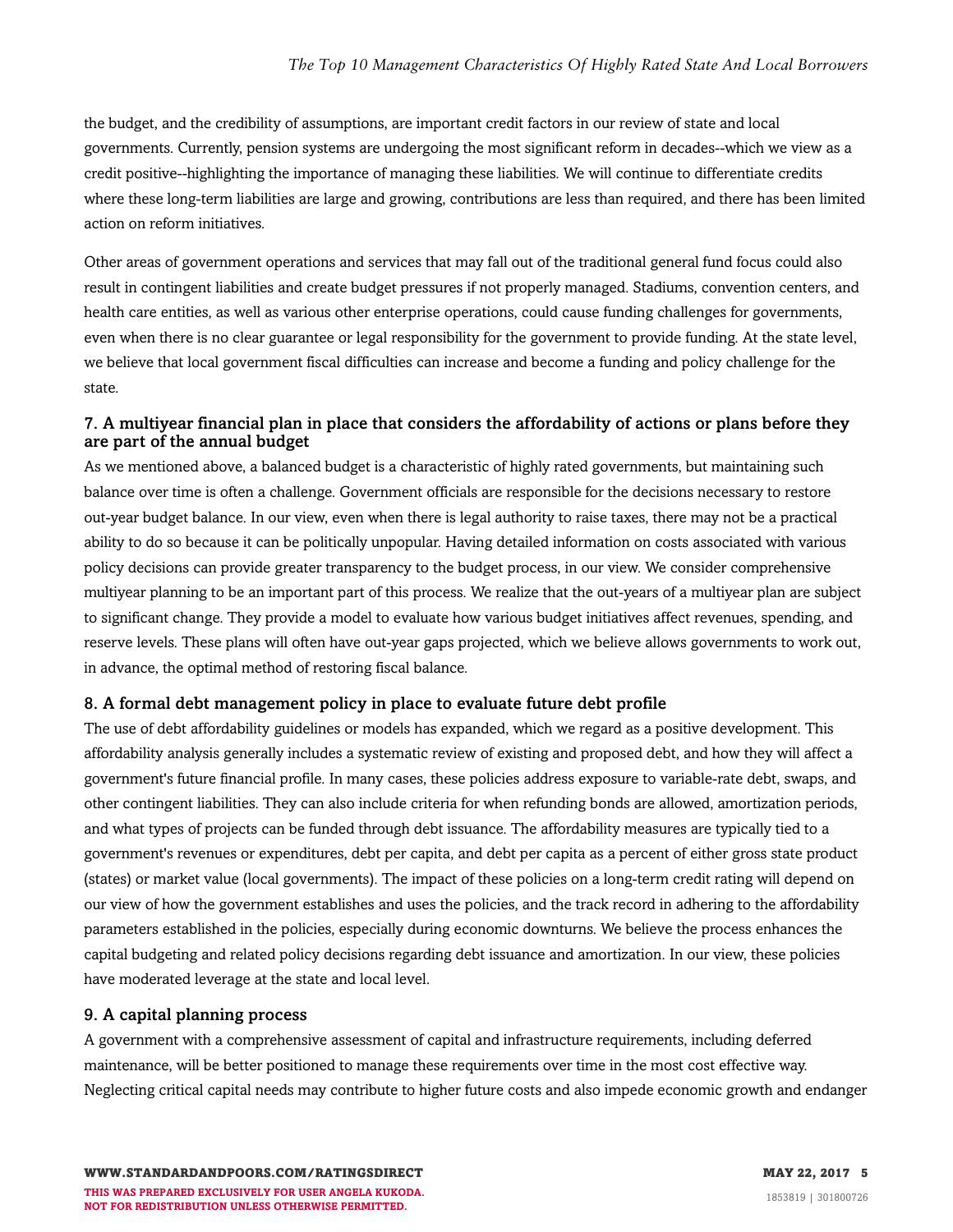future revenue generation. A capital improvement plan indicating both funding needs and anticipated funding sources is a useful planning tool for determining future borrowing needs.

#### 10. A well-defined and coordinated economic development strategy

In addition to historical economic trends, we consider each government's economic development initiatives and future growth prospects as they are likely to affect future revenue-generating capacity. Effective economic development programs typically take a long time to implement and may involve some resource commitment. A plan that includes a cost benefit analysis and tracks outcomes can provide meaningful information for a government when evaluating the level of resource allocation. If these economic development programs and strategies create employment and income growth and diversification and there is a net revenue benefit to a government, we could view that favorably.

### <span id="page-5-0"></span>Related Criteria And Research

#### Related Criteria

- USPF Criteria: State Ratings Methodology, Oct. 17, 2016
- USPF Criteria: Local Government GO Ratings Methodology And Assumptions, Sept. 12, 2013
- USPF Criteria: Financial Management Assessment, June 27, 2006

#### Related Research

- Pension Pressures Will Weigh On 15 Largest U.S. Cities' Budgets, March 8, 2017
- State Pensions: Weak Market Returns Will Contribute To Rise In Expense, Sept. 12, 2016
- Rising U.S. State Post-Employment Benefit Liabilities Signal An Unsustainable Trend, Sept. 6, 2016
- Incorporating GASB 67 And 68: Evaluating Pension/OPEB Obligations Under Standard & Poor's U.S. Local Government GO Criteria, Sept. 2, 2015

Only a rating committee may determine a rating action and this report does not constitute a rating action.